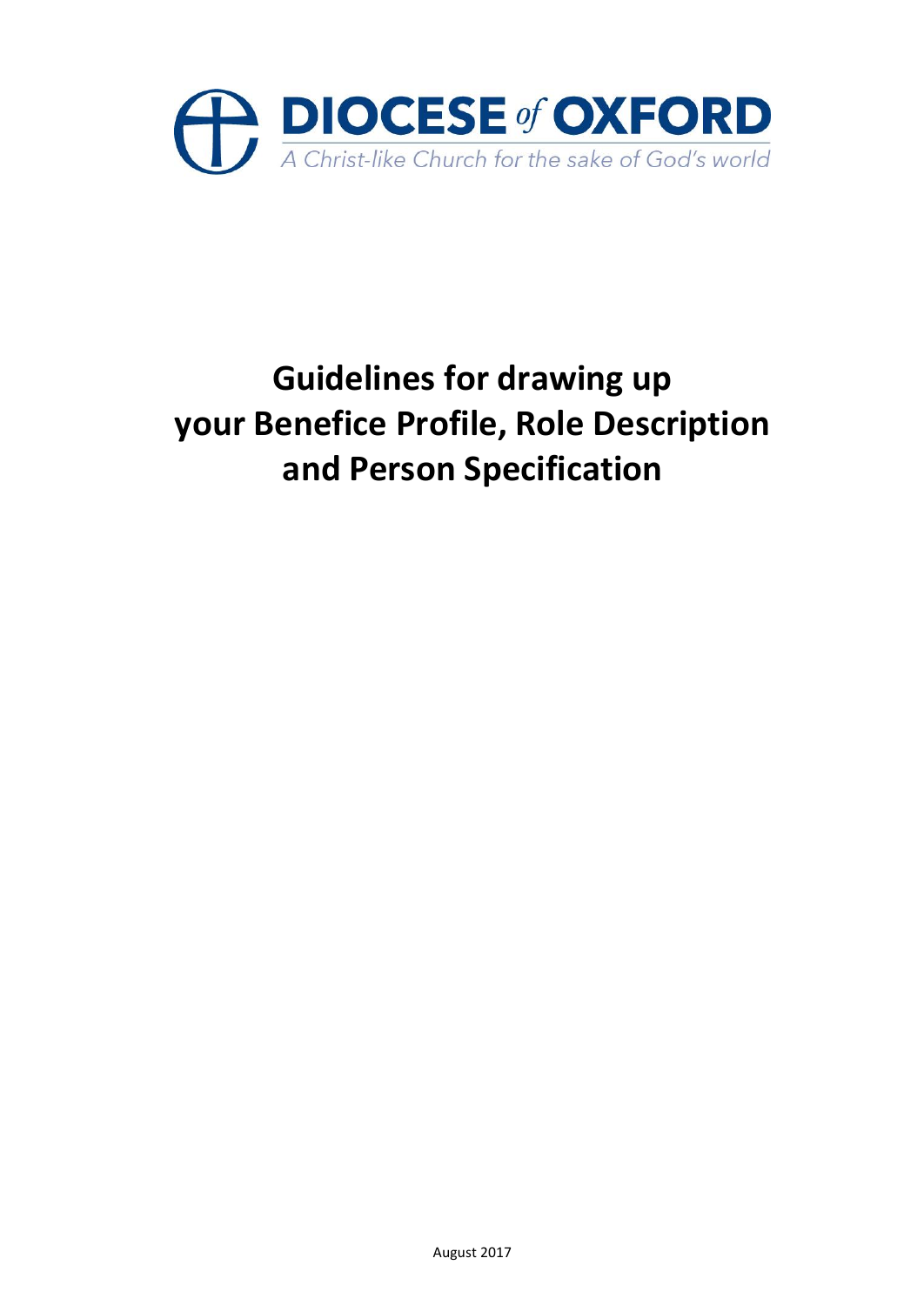# **Drawing up your Parish/Benefice Profile**

The aim of the Profile is to showcase your Parish/Benefice honestly and succinctly. If well drawn up, it will greatly help potential candidates discern whether or not they feel God is calling them to apply for the post.

Benefices/parishes need to be clear about their needs and the specific gifts, skills and characteristics they are looking for in a new incumbent.

The tone and language used in this document is important. It will convey a sense of who you are and what is important to you. There is a tendency for profiles to become very formal and information-heavy, but we encourage you to use it as a way of enabling prospective candidates to sense something of the character and personality of your benefice, and how you are different from the other benefices advertising similar posts. Try to think about your story and how you will tell it.

You will need to include a clear description of the key roles and the personal attributes needed in your next priest. The roles and responsibilities will also form part of the Role Description and a template for this is given in Appendix 1.

Usually a small group taking overall responsibility for the production of the profile works well, ideally not more than 5 or 6 people. It is helpful, though not essential, if the Parish Reps are included. Working with a small group avoids the pitfalls of the whole PCC trying to draw up the documents by committee but draws on the insights and perspectives of several people, not just one or two. Experience shows, too, that different skills are needed - for information gathering, writing and editing, and formatting and layout. These gifts are not usually contained within the same person!

The following pages are Guidelines based on much experience, but there is no need to stick rigidly to them – your profile might develop slightly differently.

#### **A word about Photographs and Layout**

Photographs from the life of the parish(es) will play an important part in bringing the Profile to life. It is important that there are more photographs of people and activities than there are of buildings, though. You may already have a good library of photos or you may wish to ask a congregation member to take photographs of church and community activities especially for this purpose.

Do make sure that if you include photographs which have identifiable children in them that you have parental permission – this might be specific permission (probably good if it is a close up) or in the form of a blanket permission that you ask from parents each year.

Layout is important too. The most common format is A4 portrait, but an A5 booklet has been used to good effect, as has A4 landscape – mindful, for example, that many profiles will now be read electronically. Think, too, about what font you wish to use for the text – this can say a lot about you!

Please also keep in mind the visually impaired readers when developing typography. For example, for the partially sighted Arial 12 pt. type is suggested as a minimum. Sometimes 16pt may be needed by some visually impaired readers.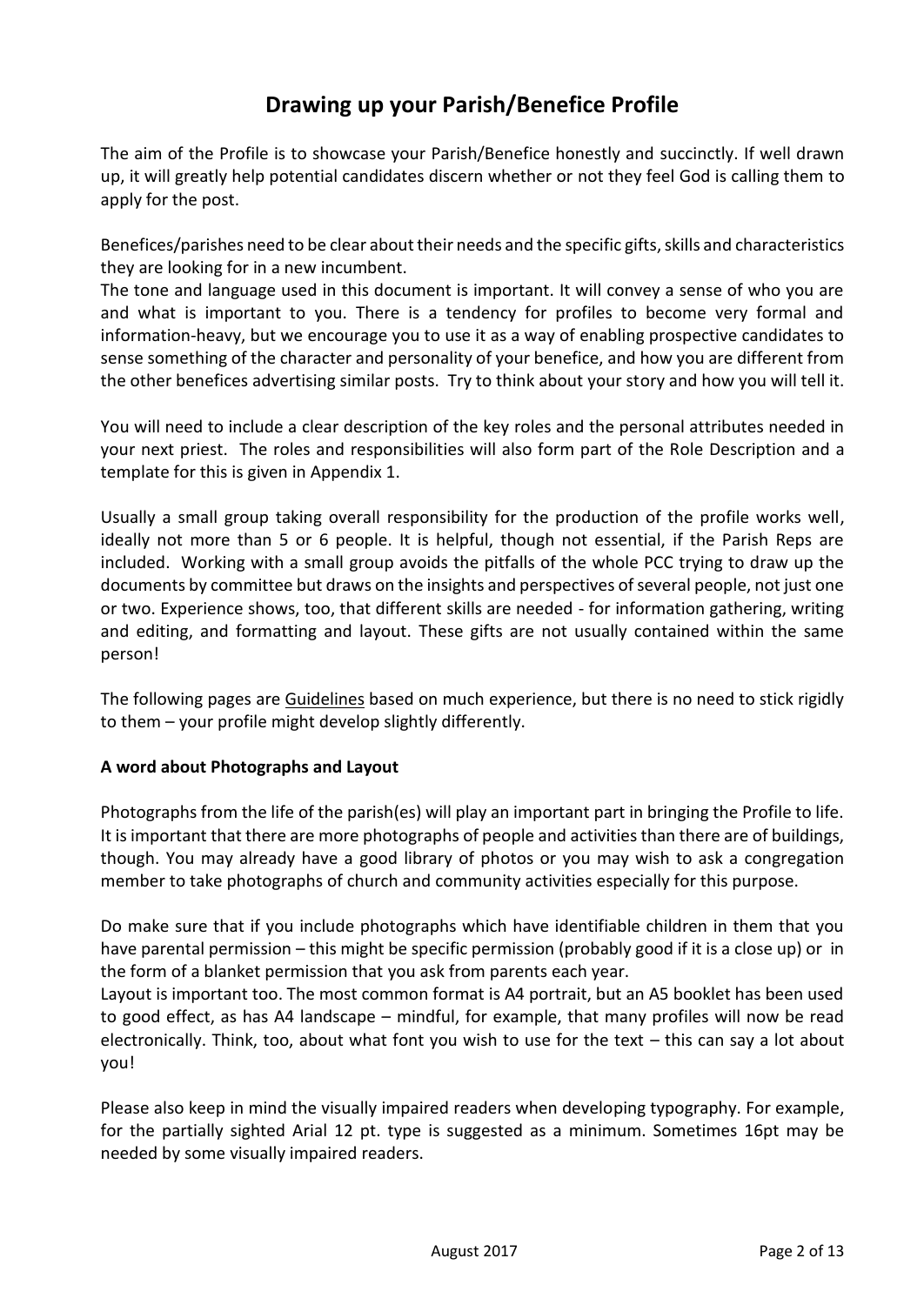## **OUTLINE**

Here we offer you an outline for developing your profile including the role description and person specification with suggestions on ordering of the various sections and on content.

## **Section 1**

### **Front page**

Title of post, Title of benefice, logos (e.g. diocese, parish), photo/illustration etc. Please remember that pictures of people rather than buildings on the front cover give a greater sense of life and mission.

## **Foreword from the Bishop or Archdeacon**

Leave a page blank at this stage, so that a Foreword from the Bishop or Archdeacon can be added<sup>1</sup> at a later stage.

## **Introduction**

- A paragraph or brief section which introduces the parish/benefice, it's context & location
- If you are in a Team Ministry, a letter of welcome or statement from the Team Rector
- If there has been recent pastoral re-organisation, or this is planned for the future, this should also be flagged here. It may be good to consult with the Area Dean on this. This might include changes to the role from that of the previous minister.

## **Section 2 - The Mission of your Church**

This section is the "heart and soul" of your profile. It is here that the vision, hopes and sense of direction for the mission and ministry of your church will be spelt out. This is the 'story' of your church – where it has come from, where you are now and where you hope to be in the future. This section needs to be an accurate, honest and realistic reflection of where you are as a church and where you might hope to be in 5 years' time.

It is from this sense of direction for the mission and ministry that the **key priorities for the role will emerge along with the key personal gifts, skills and attributes of the person appointed which will be needed to help you work towards your vision and mission**. Potential candidates should be able to see what the challenges and opportunities of your benefice/parish are and to judge how their particular gifts and skills might "fit". This process will require consultation and discussion with at least the whole PCC to ensure agreement and "ownership" across the benefice/parish.

#### **a) How your Benefice/Parish sees themselves**

- 'Headlines'/successes or causes for celebration. Where parishes are linked within a multi-parish benefice, the distinctiveness of each parish briefly appears.
- The Vision the church/es has/have been working towards
- Strengths & 'weaknesses'. There are a number of tools a parish can use to help them

<sup>1</sup> *Bishop's statement* 

If requested by the PCC under Section 11 (1) (e) of the Patronage (Benefices) Measure 1986, the bishop produces 'a statement in writing …… describing in relation to the benefice the needs of the diocese and the wider interests of the Church'.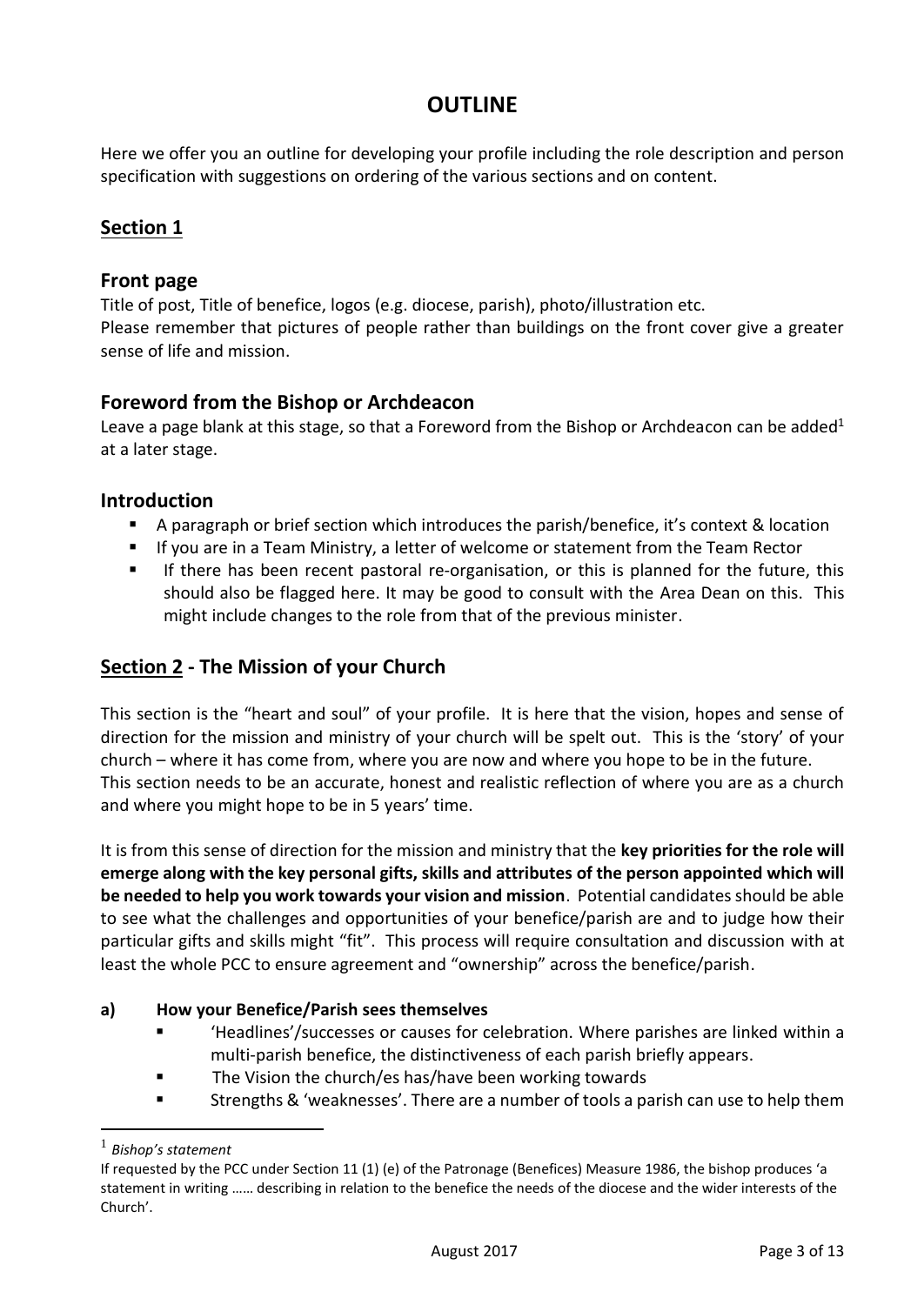understand themselves better, eg standard SWOT type exercise, Healthy Churches or the 'Angel of the Church' exercise.

#### **Ministers**

It is helpful to give a sense of the people behind the roles, so include details of those currently licensed or authorised in your benefice or Team Ministry (e.g. Licensed Lay Ministers, SSMs, House-for-Duty, OLMs, Authorised ministers for Preaching or Communion by Extension, anyone in training). Photographs of the Ministry team would be helpful as this will assist candidates on Interview Day!

If you are in a Team Ministry, how do the parishes work together in reality, who's in the Team, how do colleagues work together?

#### **b) Looking to the Future**

In this section, please outline

- the opportunities and challenges which you face as a benefice/parish;
- any priorities which you have identified and any mission strategies or plans which you have or are hoping to develop.

You could group the information under the headings used in your parish/benefice Mission Action Plan (MAP). Alternatively, you could group them under these headings, which are the ones used in the Role Description:

- **Mission and outreach**
- Leadership and working collaboratively
- Worship and preaching
- Pastoral Care
- Stewardship and benefice organisation

## **Section 3 – Describing the Role**

Here you should outline the key priorities of the role for the person you are appointing. In an appendix to your profile, or as a separate document, you should include a more formal and detailed Role Description as outlined in the template in Appendix 1.

Note that the Role Description included as an appendix to the profile is technically a 'Draft Role Description'. The reason for this is that within the first six months after the licensing, the Archdeacon will work with the new minister to review this draft Role Description and formally sign off an agreed Role Description.

The document may look scarier than it actually is! Much of it is generic to any role. Some of it (Sections One, Four and Five) simply needs some information inserting. The key section for you to work on, and which will be summarised here in the Parish Profile, is Section Three.

Here you will describe the key responsibilities specific to your local situation which you would like your Incumbent/Priest-in-Charge to exercise. These should relate to the plans and priorities identified under the headings in Section 2 of the Profile (Mission of the Church). The Role Description may be broad in nature or quite specific (eg ministry in the local school).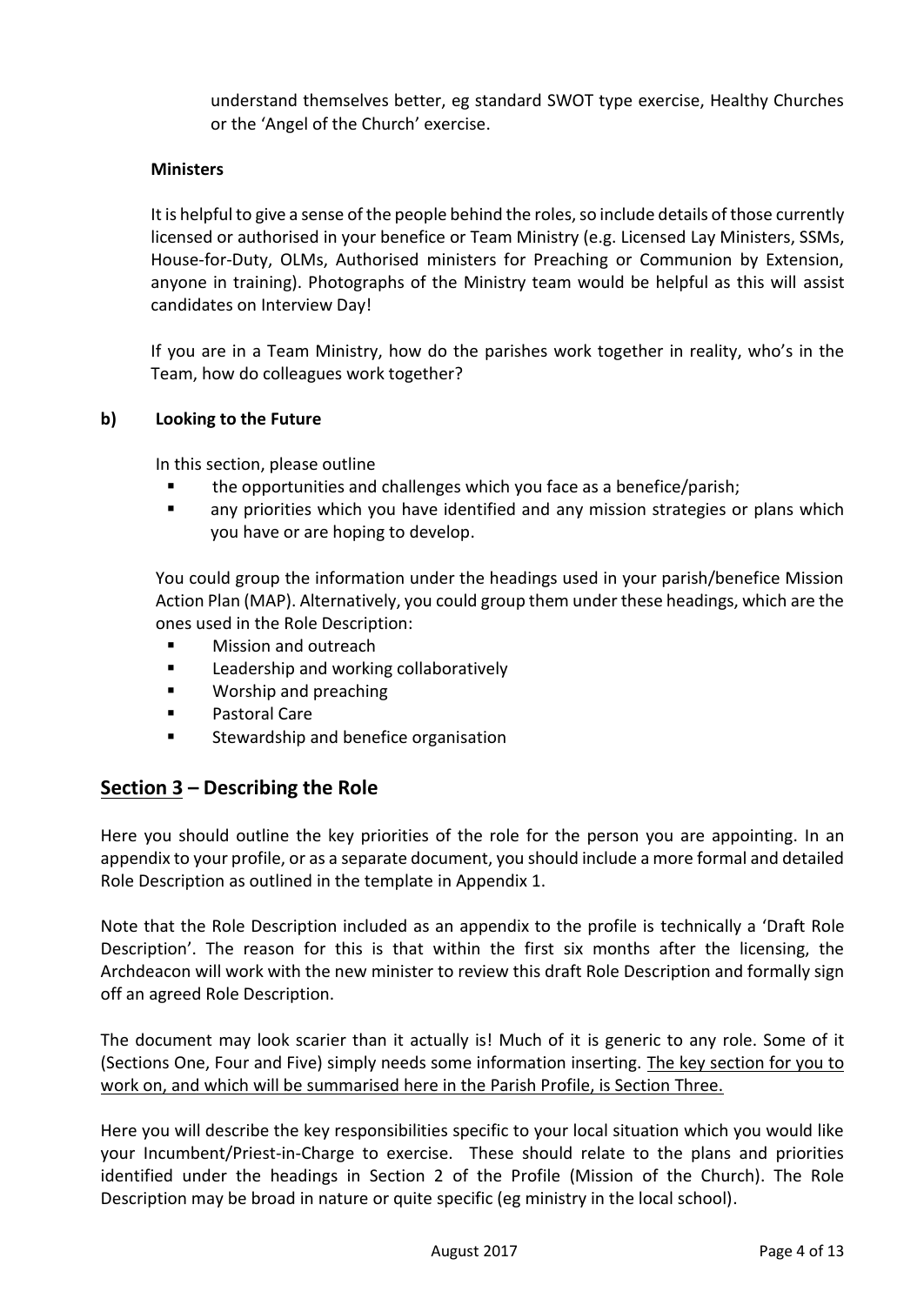In any parish or benefice, substantial consultation across the whole church and wider community is highly recommended. Your Parish Development Adviser will be happy to advise you with this process and may come to facilitate a meeting of the PCC or wider group. In a Multi Parish Benefice, it is essential that the interests of the separate parishes, together with the life of the whole benefice, all come together in an agreed role description.

Further guidance on Role Descriptions is available at

[https://www.oxford.anglican.org/archive/guidance\\_for\\_role\\_descriptions\\_whole\\_text.pdf](https://www.oxford.anglican.org/archive/guidance_for_role_descriptions_whole_text.pdf)

## **Section 4 - Person Specification**

This is a description of the person you hope to appoint to the role. This focus here is on **what the person is like**, not what you want them to do. It is very important that anything you have as part of the Person Specification is based on something that is said in the Role Description or in the Profile. The Person Specification describes the skills, knowledge, experience, and personal attributes which a person will need to have or be able to acquire in order to fulfil the hopes and aspirations which you have described in this document. Substantial consultation across the whole church and wider community is highly recommended.

This section defines the role in human terms and is key to supporting the process of discernment through which all those involved in the appointment process assess whether someone has been called by God to serve in your parish.

It does this by

- focusing on the attributes that are essential to carry out the responsibilities of the post
- listing the qualities and skills which will enable someone to carry these out to a good standard
- avoiding unnecessary assumptions that might deter good candidates (eg- "have previous experience as an incumbent" – there may be an outstanding Curate who could do the role equally as well)

Areas which need to be considered are:

- Qualifications/training
- Experience
- Knowledge, skills and competences
- General attributes
- Other

You will find some guidance to inform your thinking in Appendix 2, but it is important that you formulate your own words where possible.

It is best to offer a summary of the key characteristics here, and then to offer a fuller and more formal, Person Specification, of the sort laid out in Appendix 2, in an appendix to your Profile. The more formal document will provide the basis for shortlisting.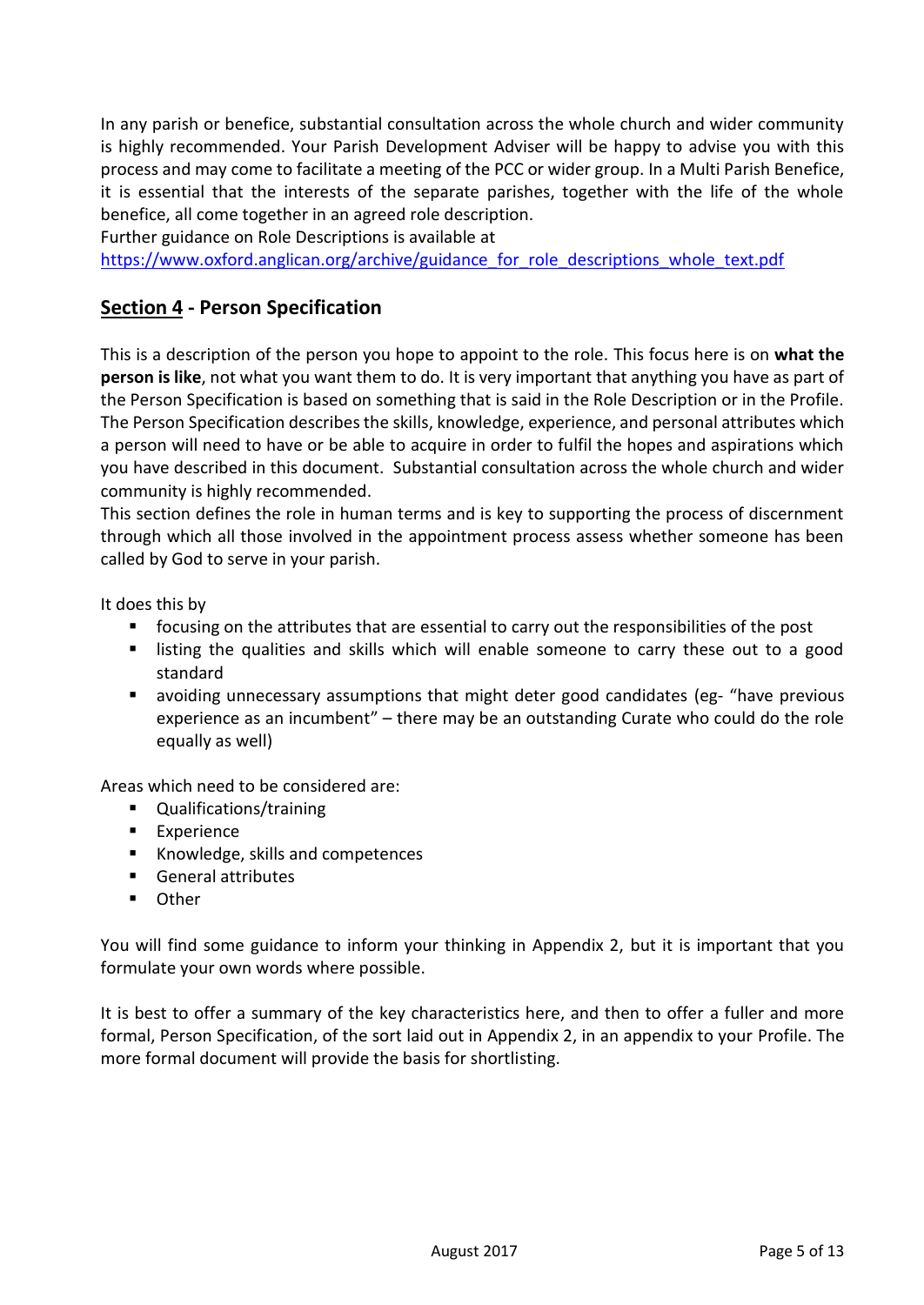## **Section 5 - Support you will offer**

Having highlighted what you are hoping for in your new incumbent, now outline what they can expect from you in terms of your care and support of them and commitment to the ongoing development of their ministry.

e.g

- encouragement to maintain a sustainable ministry, including days off, holidays, retreats, opportunities for learning and development, adequate time for family life, friendship and recreation.
- financial support for retreats and ministerial development
- shared commitment to meeting the challenges identified
- prayer, friendship, fellowship...

## **Section 6 - Detailed description of the Benefice / Parish**

Much general information is available via the internet. It is good to include here some weblinks to local schools, community websites, census information, county and district councils etc. This will help you to avoid lengthy descriptions in this section.

#### **a) General Description of the Parish/Benefice and its context**

This section helps potential candidates to get a feel not just of the ministry in your parish or benefice, but of what it is like to live here.

**Map of the wider area and of the benefice/parish** - emphasise potential transport links with large centres, anything remarkable about general communications.

**Social Geography** *-* area, location, housing, industry/economy, culture, local councils, natural centres, schools, hospitals, key networks, shops, leisure facilities. *Refer to websites where possible.*

**Schools** - details of nearby schools in and beyond the benefice (to help a potential incumbent with children of school age). *Refer to websites where possible.*

**Issues and concerns** - closure of facilities, young people, house prices, rural issues, unemployment, projected by-pass, expansion etc.

**Safeguarding -** information about safeguarding arrangements in the benefice/parish and the name of the Parish Safeguarding Officer.

#### **b) The Worshipping Community**

**Parish/Benefice/Team Parish boundaries, presence of other Christian churches or other faith communities** *-* Numbers on electoral roll. Any other staff or voluntary help. Parish Office/secretarial help.

**The Church Building(s) -** short history of church buildings, points of main interest – architecture, listing if any, main features (visitors, tourists), is the church left open? General state of repair and any issues highlighted in last quinquennial report. Any plans to re-order church buildings.

#### **Churchyards -** open or closed?

**Worship -** pattern and style of services (including average Sunday attendance for adults and children), mid-week & special services /occasions, Ecumenical links, books used, music, Mums and Toddlers, homes for elderly, prisons, home communions. Who leads/takes part in leading worship?

**Occasional Offices -** numbers of baptisms, weddings and funerals in the last calendar year. May be best presented in a table for comparison with the last couple of years.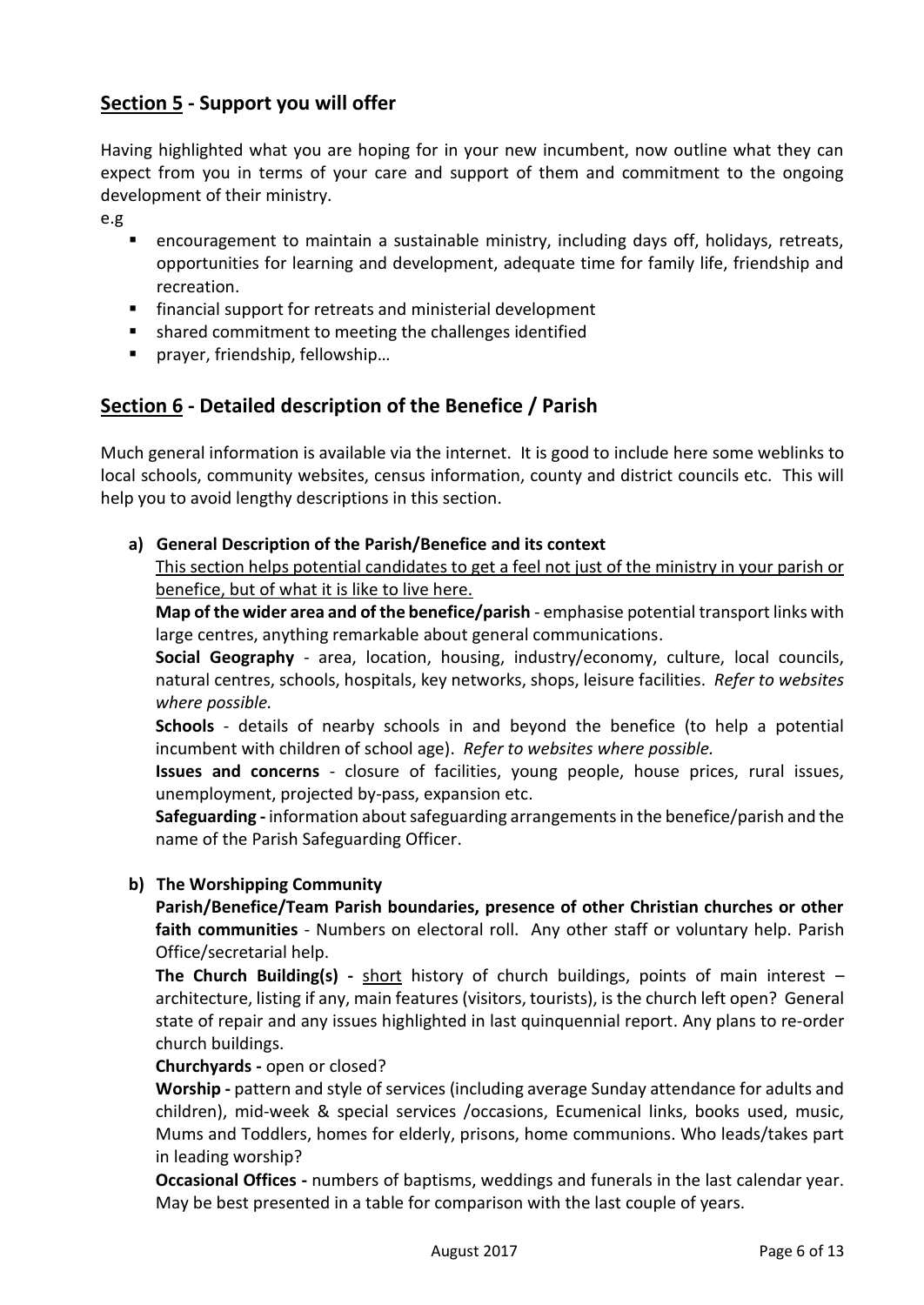**Life of the church -** Sunday School, Youth Group, After School Clubs, Choir, M.U., uniformed organisations, regular social events, house/study groups, nurture courses, prayer groups/partners, links with organisations. This could include something that gives the reader a "flavour" of your parish/benefice team unless you have put it elsewhere.

**Events -** Regular "specials" that you know will happen - fete, carnival, special links with village organisations, flower festival and so on.

#### **c) Organisation and Finance**

**PCC/DCC/Benefice Council** - how many, how they relate to each other, other bodies, how often meetings are held, sub-committees etc.

**Giving and money** - some information about money, covenants, envelope scheme, about the congregation's philosophy about money, stewardship of time and talents. You should include a brief summary of your accounts and a note of the Parish Share figure and whether you are "paying your way."

**Local Trusts** - List the local Trusts of which the applicant would become a trustee, including what these trusteeships involve (eg is it one meeting a year to disperse £150 to timehonoured recipients or a meeting a month coping with £20000 pa)

#### **d) Other Buildings**

Attached buildings - kitchen/ cloakroom, halls, foyer, side chapels etc Other church buildings – halls, other houses, property

## **Section 7 - The Vicarage/Rectory**

General description, site in the benefice/parish relative to the church(es), age, garden, number of rooms – rather as an estate agent would describe – significant features, if any. This is where your new incumbent will be living, so please include a couple of attractive photographs!

#### **Section 8 - Other Information**

*(if not already included in Section 1)*

#### **Deanery perspective**

This statement is usually prepared by the Area Dean / Lay Chair and reflects the nature of the deanery and key strategic issues which affect this appointment, eg the Deanery Plan.

#### **Diocesan perspective**

Your Parish Development Adviser will provide you with a brief summary of the Diocese of Oxford to include here.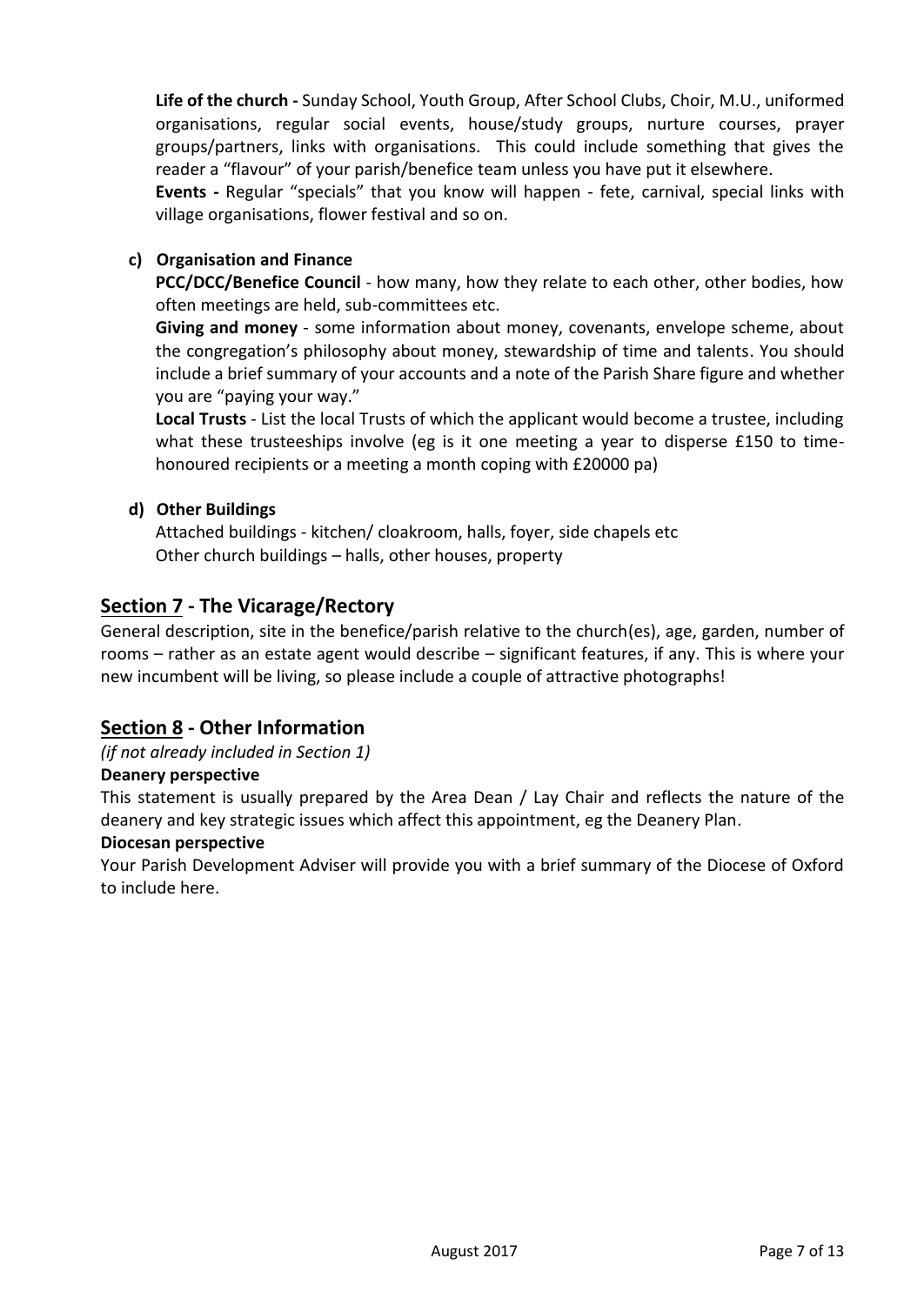# **Appendix 1**

#### **DRAFT ROLE DESCRIPTION (TEMPLATE)**

#### **SECTION ONE: DETAILS OF POST**

| Role title:                   | [insert the title as described in the licence and Statement of Particulars (SoP)]                                                                                                                                                                                                                                                                                           |  |
|-------------------------------|-----------------------------------------------------------------------------------------------------------------------------------------------------------------------------------------------------------------------------------------------------------------------------------------------------------------------------------------------------------------------------|--|
| <b>Type of Role:</b><br>duty] | [insert one of the following: full time stipendiary/part-time stipendiary/house for                                                                                                                                                                                                                                                                                         |  |
| <b>Name of benefice:</b>      | [insert name of benefice as described in the licence]                                                                                                                                                                                                                                                                                                                       |  |
| <b>Episcopal area:</b>        | [insert area]                                                                                                                                                                                                                                                                                                                                                               |  |
| Deanery:                      | [insert deanery]                                                                                                                                                                                                                                                                                                                                                            |  |
| Archdeaconry:                 | [insert area]                                                                                                                                                                                                                                                                                                                                                               |  |
| <b>Conditions</b>             | Please refer to Statements of Particulars document issued in conjunction with                                                                                                                                                                                                                                                                                               |  |
| of Service:                   | this role description                                                                                                                                                                                                                                                                                                                                                       |  |
| Key contact for               | Archdeacon of <i>[insert area]</i>                                                                                                                                                                                                                                                                                                                                          |  |
| <b>Clergy Terms of</b>        | This role falls within the Clergy Terms of Service formally known as Common                                                                                                                                                                                                                                                                                                 |  |
| Tenure.                       |                                                                                                                                                                                                                                                                                                                                                                             |  |
| Service:<br>Oxford            | The Archdeacon of [insert area] is the designated person by the Bishop of                                                                                                                                                                                                                                                                                                   |  |
|                               | to issue the Statement of Particulars for the post holder.                                                                                                                                                                                                                                                                                                                  |  |
| <b>Accountability:</b>        | Priests share with the Bishop in the oversight of the Church.<br>Whilst, as an office holder, the individual is expected to lead and prioritise work<br>in line with the purpose of the role, they are encouraged to inform the<br>Archdeacon and Churchwardens about any issues exceptional or otherwise<br>that have the potential to affect ongoing delivery of ministry |  |
| <b>Additional</b>             |                                                                                                                                                                                                                                                                                                                                                                             |  |
| <b>Responsibility:</b>        | [insert any additional responsibility here; otherwise state N/A]                                                                                                                                                                                                                                                                                                            |  |

#### **SECTION TWO: CONTEXT**

#### **Wider Context**

With the appointment of the new Bishop of Oxford the Rt Revd Dr Steven Croft a new Common Vision is emerging for the Diocese of Oxford …

The vision addresses what kind of church we are called to be – A Christ-like Church.

What are the marks of a Christ-like Church? To be the Church of the Beatitudes:

- Contemplative
- Compassionate
- Courageous

It also asks what we are therefore called to do together. This is currently a work in progress, but is likely to cover some of the following strategic priorities:

- Make a difference in the world
- Support and grow the local church
- Establish new churches and congregations
- Serve our schools
- Renew discipleship and ministry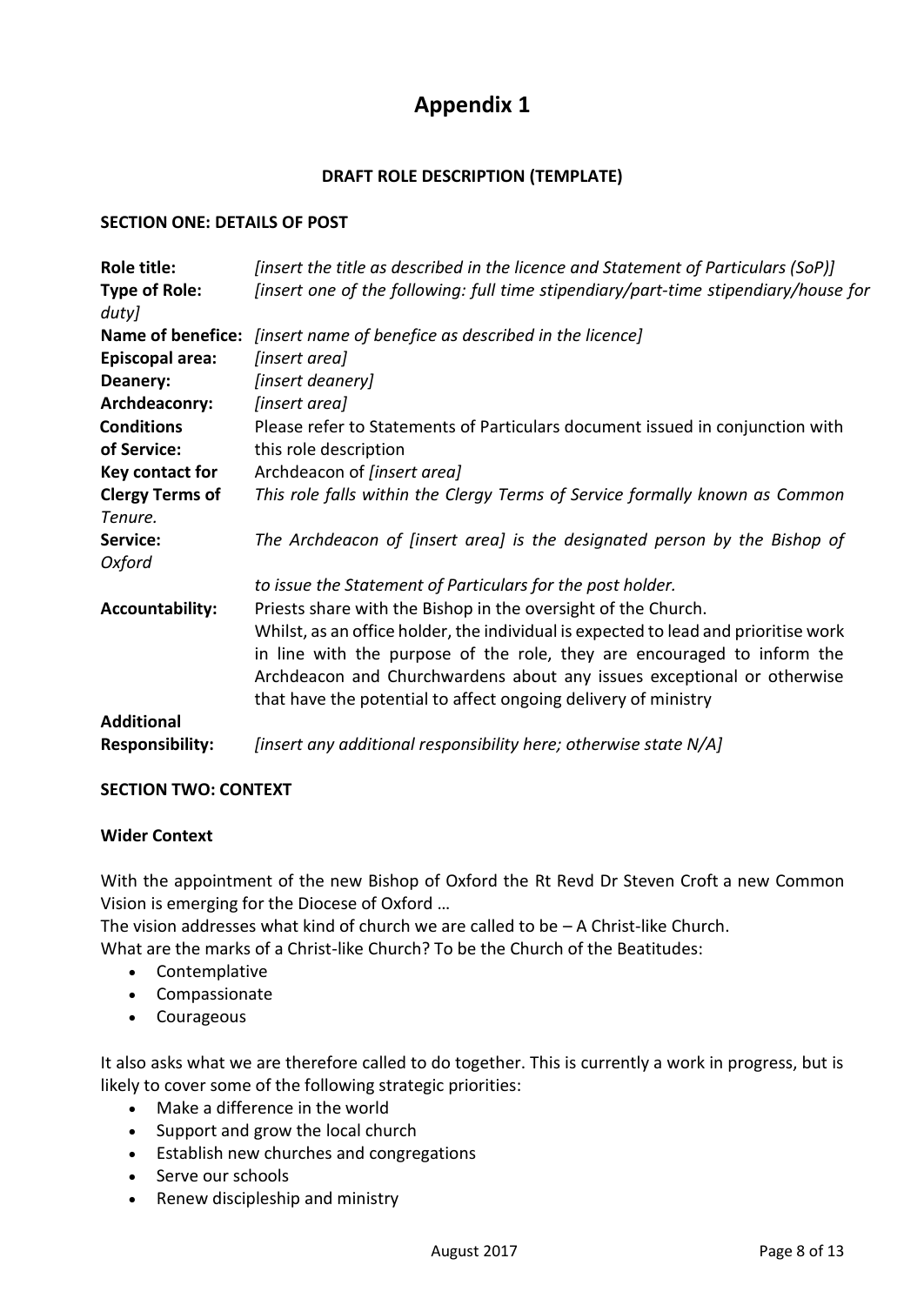These priorities will be supported centrally by resources, training, conferences, workshops, and much more. The diocese is inviting benefices and their priests to share a vision rather than demanding a response. It wants all its priests to flourish in ministry and to deepen their enjoyment of God.

#### **Local Context**

*[Insert Brief description of local context including vision and Deanery Ministry Action Plan (MAP)]*

#### **SECTION THREE: ROLE PURPOSE AND KEY RESPONSIBILITIES**

#### **General:**

- A. To exercise the cure of souls shared with the bishop in *this benefice*<sup>2</sup> in collaboration with colleagues, including the praying of the Daily Office, the administration of the sacraments and preaching
- B. To have regard to the calling and responsibilities of the clergy (as described in the Canons, the Ordinal, the Code of Professional Conduct for the Clergy) and other relevant legislation including
	- bringing the grace and truth of Christ to this generation and making him known to those in your care
	- instructing the parishioners in the Christian faith
	- preparing candidates for baptism and confirmation
	- diligently visiting the parishioners of the benefice, particularly those who are sick and infirm
	- providing spiritual counsel and advice
	- consulting with the Parochial Church Council on matters of general concern and importance to the benefice
	- bringing the needs of the world before God in intercession
	- calling your hearers to repentance *and declaring in Christ's name the absolution and forgiveness of their sins<sup>3</sup>*
	- *blessing people in God's name<sup>3</sup>*
	- preparing people for their death
	- discerning and fostering the gifts of all God's people
	- being faithful in prayer, expectant and watchful for the signs of God's presence, as he reveals his kingdom among us
- C. To share in the wider work of the deanery and diocese as appropriate, for the building up of the whole Body of Christ

#### **Key responsibilities specific to the local situation**

*[insert key responsibilities for each headline below]*

- Mission and Outreach
- Leadership and working collaboratively
- Worship and preaching
- Pastoral Care
- Stewardship and benefice organisation
- Personal development and spirituality

 $2$  This may need adaptation to Team or post, depending on circumstances

 $3$  This may need deleting for Deacons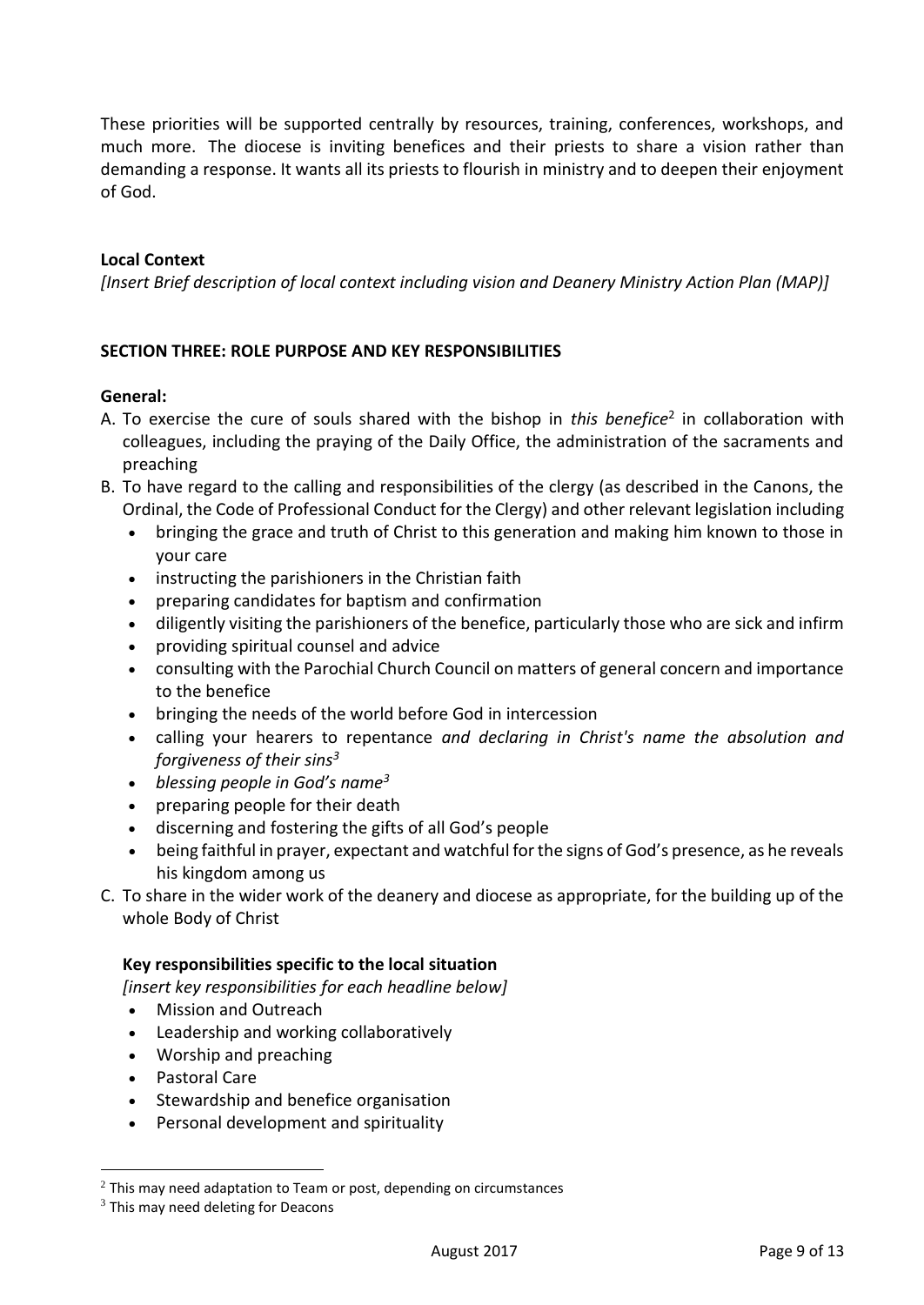The key responsibilities listed above may be supported by long and short term objectives to be agreed between the post holder and the incumbent (in the case of an assistant priest) or the Archdeacon and Church Wardens (in the case of incumbents).

#### **Other responsibilities**

- Participate in the Bishop's Ministerial Development Review scheme and engage in Continuing Ministerial Development
- Carry out any other duties and responsibilities as required in line with the benefice needs.
- Take care for their wellbeing including health and safety and building a good repertoire of spiritual and psychological strategies

#### **SECTION FOUR: BENEFICE SUMMARY**

#### **The Benefice of [insert name]**

*[insert information for each headline below]* Benefice: Patron(s): PCCs: (Names and numbers only) Churchwardens: Ministers: Benefice paid staff: Benefice unpaid staff/ volunteers (numbers): Buildings: Churchyard(s): Resolution A, B,C: Church Tradition: Pastoral Reorganisation proposals:

#### **For more detailed information, please refer to the Parish Profile.**

#### **SECTION FIVE: KEY CONTACTS FOR THE ROLE**

#### **Generic and specific to the role**

#### **Groups & committees**

- The PCC(s)
- Deanery Chapter
- Deanery Synod
- Deanery Pastoral Committee
- *[insert any other]*

#### **In the benefice**

- Churchwardens
- Ministerial Colleagues
- Head teacher(s) of local school(s)
- *[insert any other]*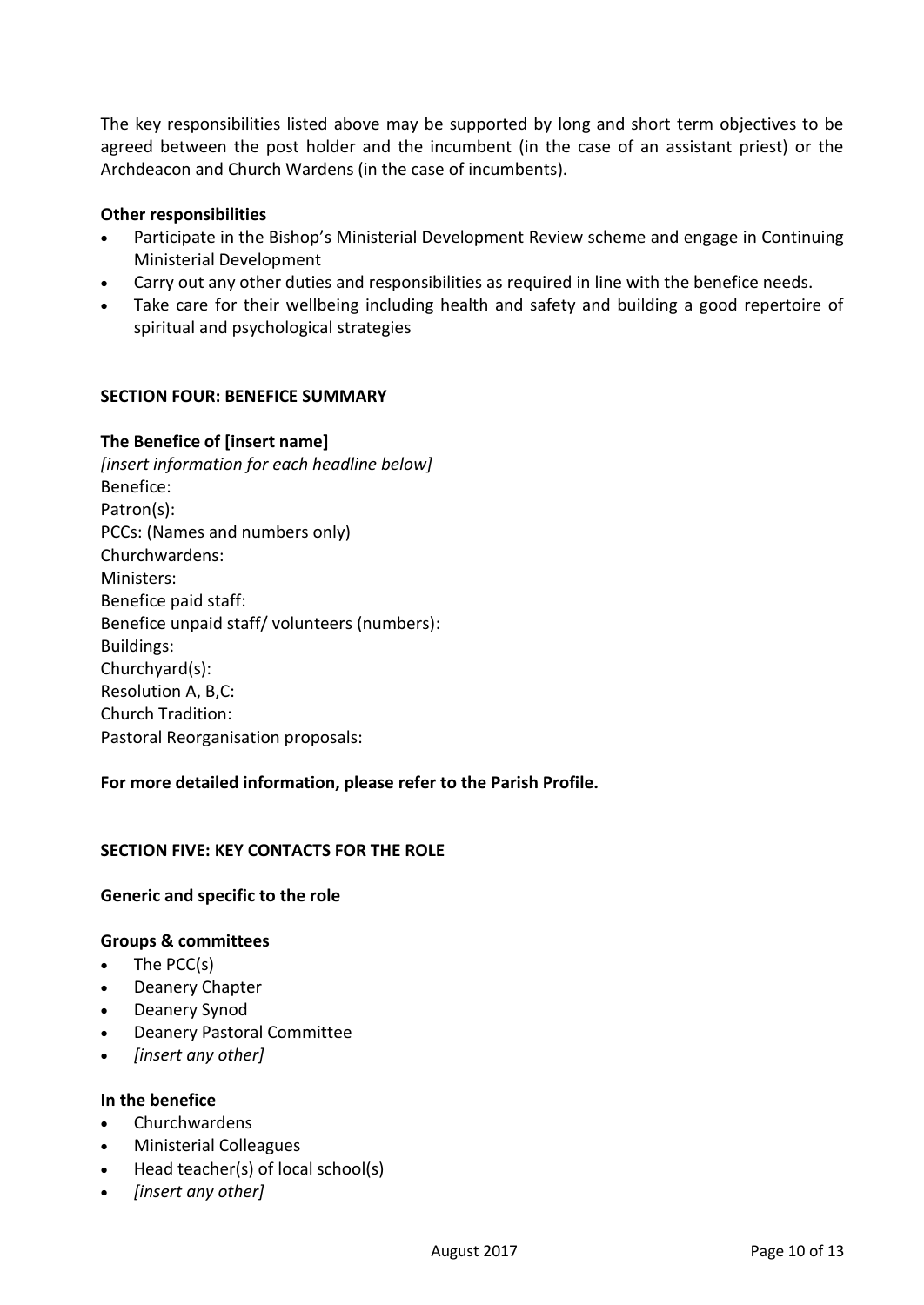#### **Support structures**

- Area Dean
- Area Bishop
- Archdeacon
- *[insert any other eg: spiritual director, work consultant, etc if they have been identified]*
- Staff at The Diocesan Office with key responsibilities for various aspects of supporting

#### **SECTION SIX: OTHER**

This role description is issued alongside and should be read in conjunction with the following documents:

- The Ordinal
- The Canons of the Church of England
- Guidance for the Professional Conduct of Clergy
- Bishop's Licence
- Statement of Particulars issued to the officeholder on successful appointment
- Diocesan Clergy Handbook
- Parish Profile
- Ministry Action Plans (MAPs)
- Any objectives discussed and agreed between the post holder and the supervising minister

| Role description signed off by: | The Venerable [insert name] Archdeacon of [insert area] |
|---------------------------------|---------------------------------------------------------|
|                                 |                                                         |

Date: *XX.20XX* To be reviewed next on: *XX.20XX*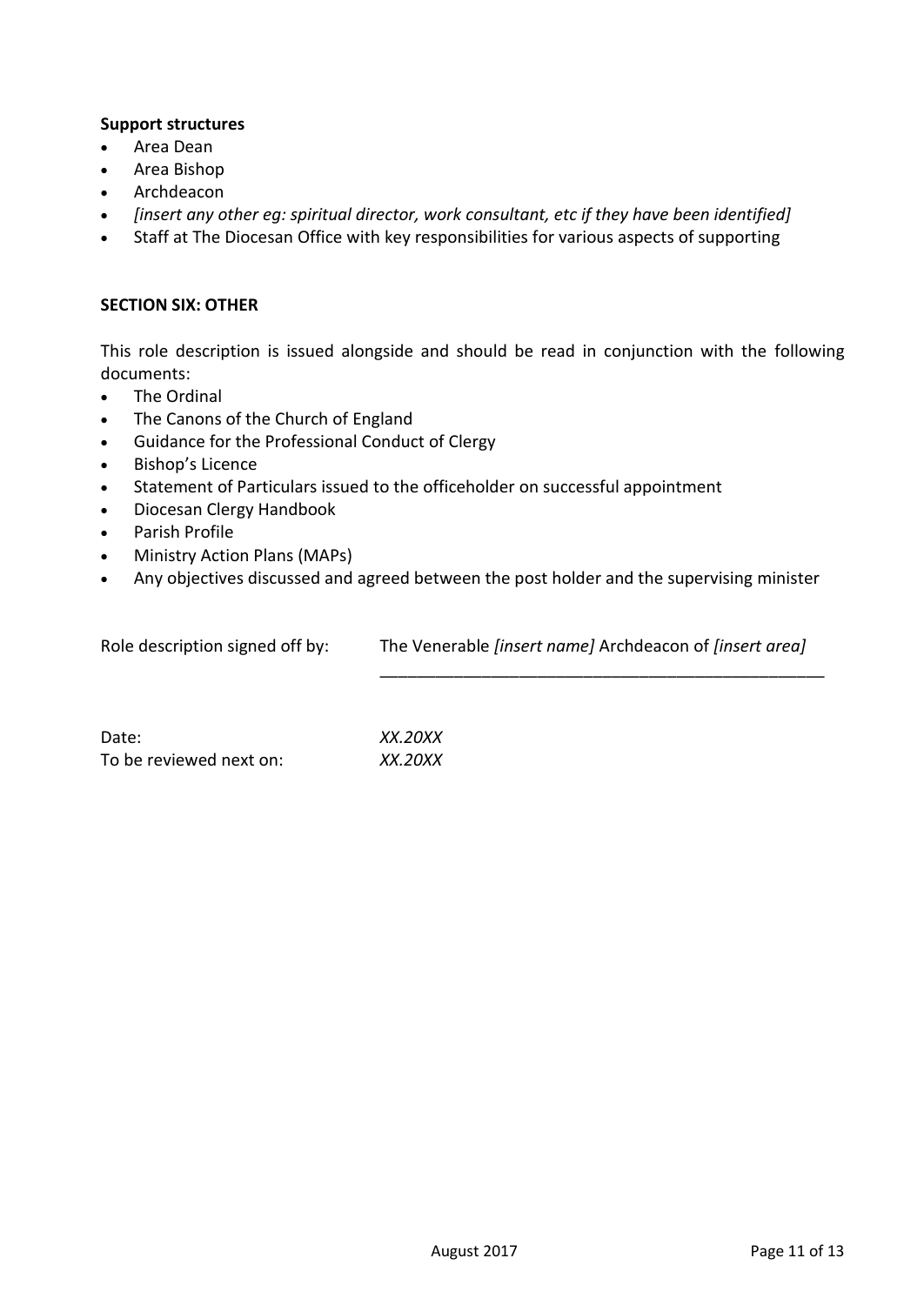# **Appendix 2**

## **Examples of statements which could form a Person Specification**

*NB – it is important that you only use statements which are relevant to your situation. You will need to write some of your own and delete many of the ones below.* 

*Items which have \*\* next to them should be included in all Person Specifications.*

*Think carefully about what is 'essential' (this would exclude some candidates over others) and what is 'desirable'.*

#### **Qualifications/Training**

#### **Essential**

- \*\*Ordained priest within the Church of England, or a Church in communion with it, or a Church whose orders it recognises
	- \*\*Have satisfactorily completed Initial Ministerial Education
- Willingness to engage in further training that enhances the skills of [....]

#### **Desirable**

■ Have completed a recognized course of study on [..... eg Fresh Expressions/Mixed Economy Church (e.g., Mission Shaped Ministry, Ordained Pioneer Ministry etc] *Include this only if it is relevant to your situation*

#### **Experience**

#### **Essential**

- Engagement with and pastoral support for people of all ages
- **■** Priestly ministry involving vision setting and team development
- Responsibility in a complex organisation with substantial resources to manage

#### **Desirable**

- Leading mature and thoughtful all age worship
- The liturgical tradition that is catholic, orthodox and Anglican
- Experience of doing forms of church in creative, engaging and imaginative ways
- Congregations that include a number of people who worship in a different place from where they live
- Active engagement with local schools

#### **Knowledge/Skills and Competencies**

#### **Essential**

- Ability to preach well in a variety of styles and formats to a broad range of listeners with varying outlooks, ages and understanding
- Ability to identify and respond to opportunities for mission
- Ability to make and build on links with individuals and community organisations whose involvement with the Church is limited
- **■** Leadership skills including the ability to motivate, inspire and effectively coordinate volunteers

#### **Desirable**

- Collaborative working especially with volunteers and other churches
- Ability to organise resources effectively to meet a large number of demands

#### **General Attributes**

#### **Essential**

- Able to work in sympathy with the Eucharistic tradition of the Benefice
- A passion for starting and leading a new congregation
- An appreciation of the opportunities provided by the Church's place within the existing secular structures for developing links with those not actively involved
- Evidence of a deep prayer life and ability to draw on a wide range of spiritual resources